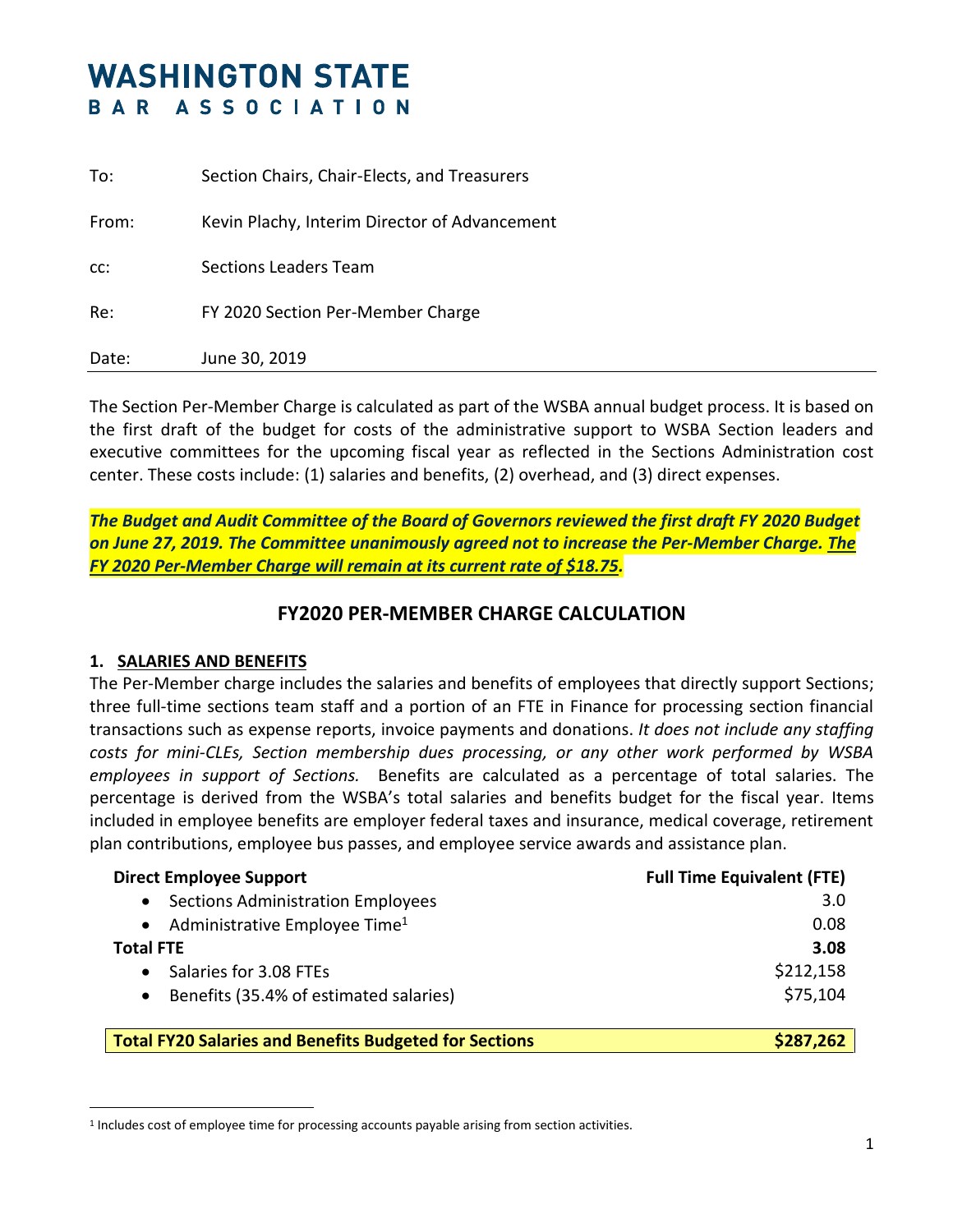#### **2. OVERHEAD**

This charge includes expenses related to general operations attributable to all WSBA employees. Overhead cost is calculated based on a per-FTE dollar amount, which is derived by taking the total cost of overhead divided by the total number of WSBA FTEs. This generates a per-FTE cost, which is multiplied by the total number of FTEs allocated to Sections. Overhead costs in the first draft FY20 budget consist of:

| <b>Overhead Category</b>                           | Cost        |
|----------------------------------------------------|-------------|
| Rent                                               | 1,951,000   |
| Furniture, Maintenance & Leasehold Improvements    | 35,000      |
| Office Supplies & Equipment<br>$\bullet$           | 46,000      |
| <b>Computer Software Depreciation</b><br>$\bullet$ | 165,000     |
| Telephone & Internet<br>$\bullet$                  | 47,000      |
| <b>Production Services</b><br>$\bullet$            | 12,000      |
| <b>Workplace Benefits</b><br>$\bullet$             | 44,500      |
| <b>HR Expenses</b><br>$\bullet$                    | 167,120     |
| <b>Personal Property Taxes</b><br>$\bullet$        | 12,000      |
| Furniture & Equipment Depreciation                 | 53,000      |
| <b>Computer Hardware Depreciation</b>              | 50,000      |
| Insurance<br>$\bullet$                             | 243,000     |
| <b>Professional Fees-Audit</b><br>$\bullet$        | 85,000      |
| <b>Bank Fees</b><br>$\bullet$                      | 34,000      |
| Information Technology Department Expenses         | 667,610     |
| <b>Total Overhead Budgeted for FY20</b>            | \$3,612,230 |
| Estimated total WSBA FTEs for FY 2020 =<br>140.75  |             |

• Overhead per FTE =  $$3,612,230/140.75 = $25,664$ 

**Total Estimated FY20 overhead<sup>2</sup> to be charged to Sections (\$25,664 x 3.08 FTEs) = \$79,045.12**

### **3. DIRECT EXPENSES**

 $\overline{a}$ 

These are out-of-pocket costs of administering Sections, and include:

- Dues Statements (paper, postage, and printing of annual Section membership dues statements)
- Section Meetings Expenses (Fall & Spring Section Leaders meeting costs for food, supplies, and conference calls)
- Employee Travel (costs for Sections staff to attend Executive Committee meetings and other Section events)

**Direct expenses budgeted for all Sections = \$9,297**

<sup>&</sup>lt;sup>2</sup> Historically, there are small overhead differences between the first and final draft WSBA budgets.